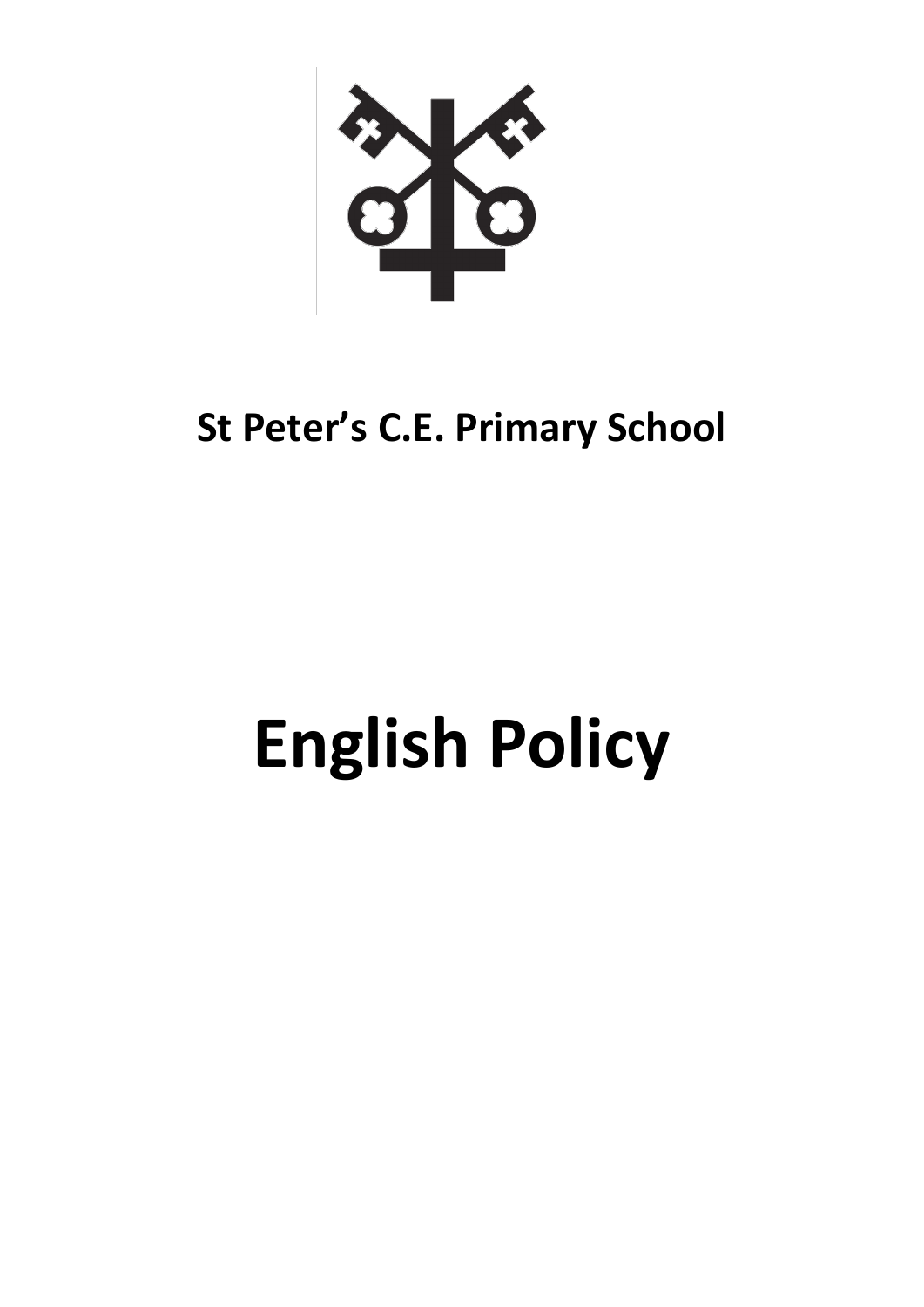# **Our Christian Vision**

**As a Christian family at St Peter's School, we create a unique place of learning, nurturing the gifts that God in His awesomeness has given us. We encourage every child and prepare them for life's journey, inspiring them to fulfil their potential, their dreams and their aspirations. Sowing the seeds of tomorrow.**

# **(Matthew 13:1-23)**

#### **Aims**

At St. Peter's CE Primary School, we strive for all pupils to be literate. By the end of Year 6, we intend for a child to be able to:

- Read and write with confidence, fluency and understanding, orchestrating a range of independent strategies to self-monitor and edit.
- Have an interest in books and read for enjoyment.
- Have an interest in words, their meaning, developing a growing vocabulary in spoken and written forms.
- Have a suitable technical vocabulary to articulate their responses.
- Have an understanding of text types and be able to write in a variety of styles and forms appropriate for the intended audience.
- Be developing the powers of imagination, inventiveness and critical awareness.
- To know the correct grammatical terms and be able to recall what they have learned.
- $\bullet$

# **Statutory Requirements**

The statutory requirements for the teaching of English are laid out in the National Curriculum Document (2014) and in the revised Statutory Framework for the Early Years for September 2019.

In EYFS, children should be given the opportunities to:

- Experience a rich language environment
- Develop their confidence and skills in expressing themselves
- Speak and listen in a range of situations and follow simple instructions
- Access a wide range of reading materials to inspire and motivate them and ignite their interests.
- Link sounds and letters
- Read and write

At KS1 (Years 1 and 2):

- Children should learn to speak confidently and listen to what others have to say.
- They should begin to read and write independently and with enthusiasm.
- They should use language to explore their own experiences and imaginary worlds.

At KS2 (Years 3 to 6):

- Children should learn to change the way they speak and write to suit different situations, purposes and audiences.
- They should read a range of texts and respond to different layers of meaning in them.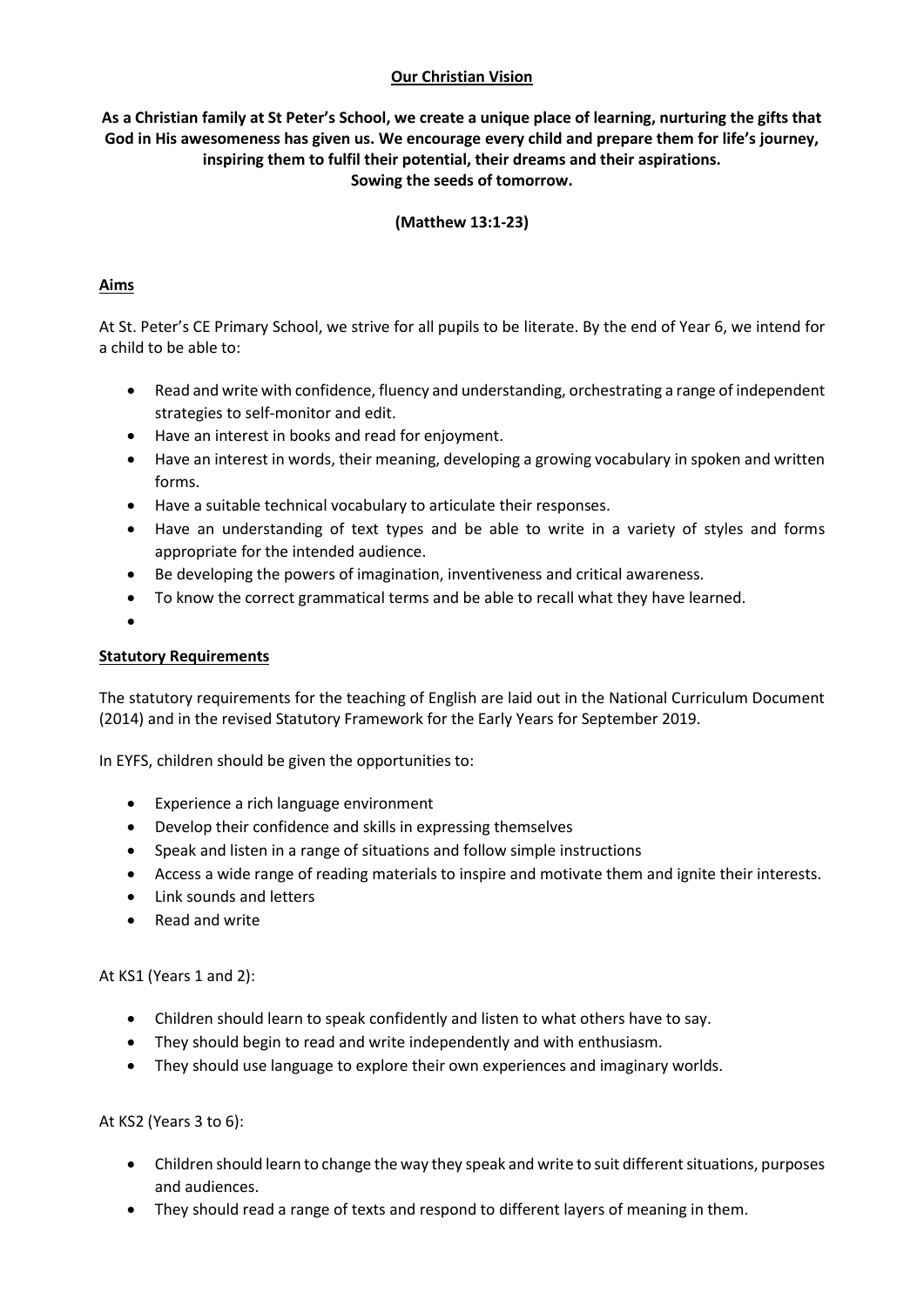They should explore the use of language in literary and non-literary texts and learn the structure of language.

# **Implementation**

- In most English lessons, pupils are grouped according to their ability, work is differentiated.
- English is taught daily for at least one hour.
- Additional guided reading, spelling, handwriting and grammar sessions are planned throughout the week, wherever individual timetables allow.
- Teaching of phonics provides the opportunity to learn skills that can be used to read almost any word. Guided Reading is well established in the reading curriculum at St Peter's, where the following skills are developed, in focused ability groups: prediction, inference, retrieval, decoding, summarising and language, structure and presentation (see separate Guided Reading policy).
- Grammar is taught during the starter of the English lesson and as a discrete session once a week and skills are applied across all writing.

# **Speaking and Listening**

The four strands of Speaking and listening are:

- Speaking
- Listening
- group discussion
- interaction and drama

These strands permeate the whole curriculum. Interactive teaching strategies can be used to engage all pupils in order to raise reading and writing standards. Pupils are encouraged to develop effective communication skills in readiness for later life.

During KS1, pupils are taught to speak clearly and confidently, thinking too about the needs of their audience. They may work as a whole class or in small groups/partnerships, joining in with discussions and making relevant points. They learn to listen carefully to others so they can retain the main points. They also learn to use language in imaginative ways and to express their ideas and feelings when using drama and role-play.

KS2 pupils learn to speak in a range of contexts, adapting to what they say and how they say it. Taking various roles in groups gives them opportunities to contribute to situations with different demands.

# **Approaches to Reading**

Reading involves two main elements – word recognition and language comprehension. At St. Peter's, early readers are taught to use their phonic knowledge to recognise phonemes and blend them together to read words. As this becomes automatic, readers are then able to focus more upon comprehension alongside their word recognition.

Early readers are taught how to decode, by blending phonemes together to sound out words. A systematic and structured phonics programme is key to this skill, therefore we teach 'Letters and Sounds' using the 'Monster Phonics' scheme and resources in school.

Timely interventions are available for those pupils not on track to leave Reception on phase 3 and Year 1 on at least phase 5 of the 'Letters and Sounds' programme. Year 2 pupils are taught phase 6 of 'Letters and Sounds' in the autumn term, which also feeds into their work on spelling, through the Year 2 'Rising Stars' spelling scheme of work, linked to the National Curriculum.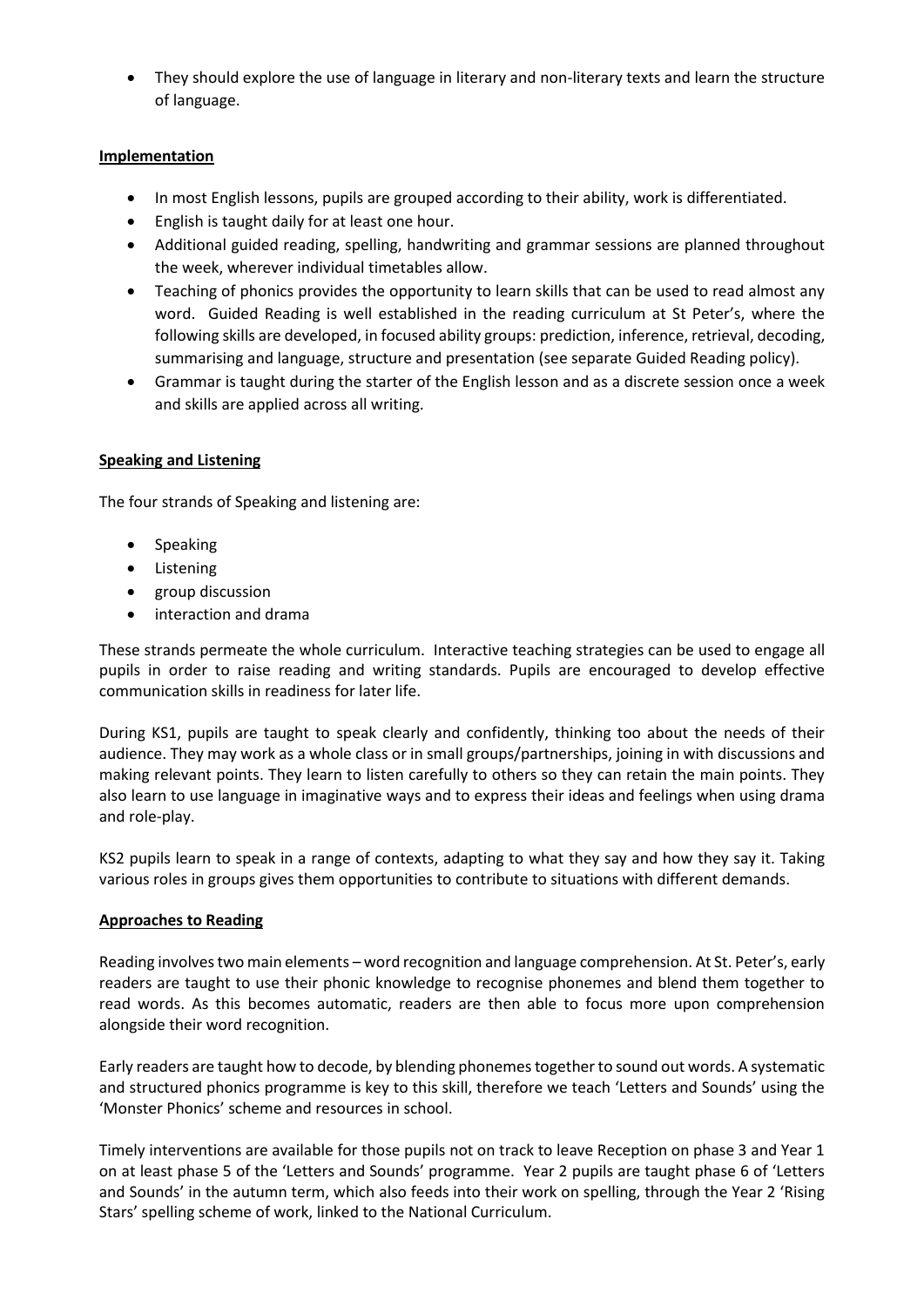The following catch up programmes are available to address identified gaps in learning: Fast Track Phonics Programme Bounce Back to Phonics

#### **Shared Reading**

Refer to the **'Writing'** section part of this policy: 'Phase 1'.

#### **Guided Reading**

Guided Reading is a method used to teach children to become fluent in reading. It allows them to develop skills such as comprehension of inference and deduction and summarising. They are taught in small groups, set according to ability.

Guided Reading is the responsibility of the class teacher and is planned and assessed for all children. At St. Peter's, it is a session of approximately 30 minutes and is taught outside of the English lesson.

(See separate Guided Reading Policy)

### **Assessment of Reading**

Assessment in Guided Reading is recorded daily, either on Target Tracker or on the individual guided reading assessment sheets. If individual guided reading sheets are being used, this formative assessment information, is transferred onto Target Tracker regularly.

Summative assessment of reading ability is collected using the NFER reading tests on an end of term basis (see school assessment timetable for further information). Data is compared across the year groups and against national results. It is also analysed half-termly to ensure that children are consistently challenged and those requiring further support are identified and actions to support them put into place. Gap analysis of NFER tests and Target Tracker data is used to inform teaching and create individual targets.

#### **Independent Reading**

Pupils read independently throughout the week as part of their guided reading activities. Children are also given other opportunities for independent reading in class, when time allows. Reading is embedded in all other subjects such as history, where pupils complete reading for research.

In addition to this, there is an expectation that all pupils read at home. It is the school's policy that reading is taught through shared and guided reading in school, but it is also vital that the children are given opportunities to practise at home, further developing their key reading skills.

#### **Writing**

At St. Peter's, our English learning is supported by high-quality class novels. This may include extensive novels or shorter picture books, depending on what is being taught. Where appropriate, other areas of the curriculum are linked to the novel/book so cross-curricular learning can take place. There will however, be some content of the National Curriculum Programmes of Study in foundation subjects that will have to be taught discretely.

Various written text types will be developed, based on the chosen book. Speaking and listening, reading and writing, will be taught and developed within this context, then practiced and applied. The writing sequence provides a coherent model. It links and combines writing skills and text types, into effective learning opportunities and experiences. Each stage of the sequence is called a 'phase' as outlined below. Each 'phase' informs and leads into the next.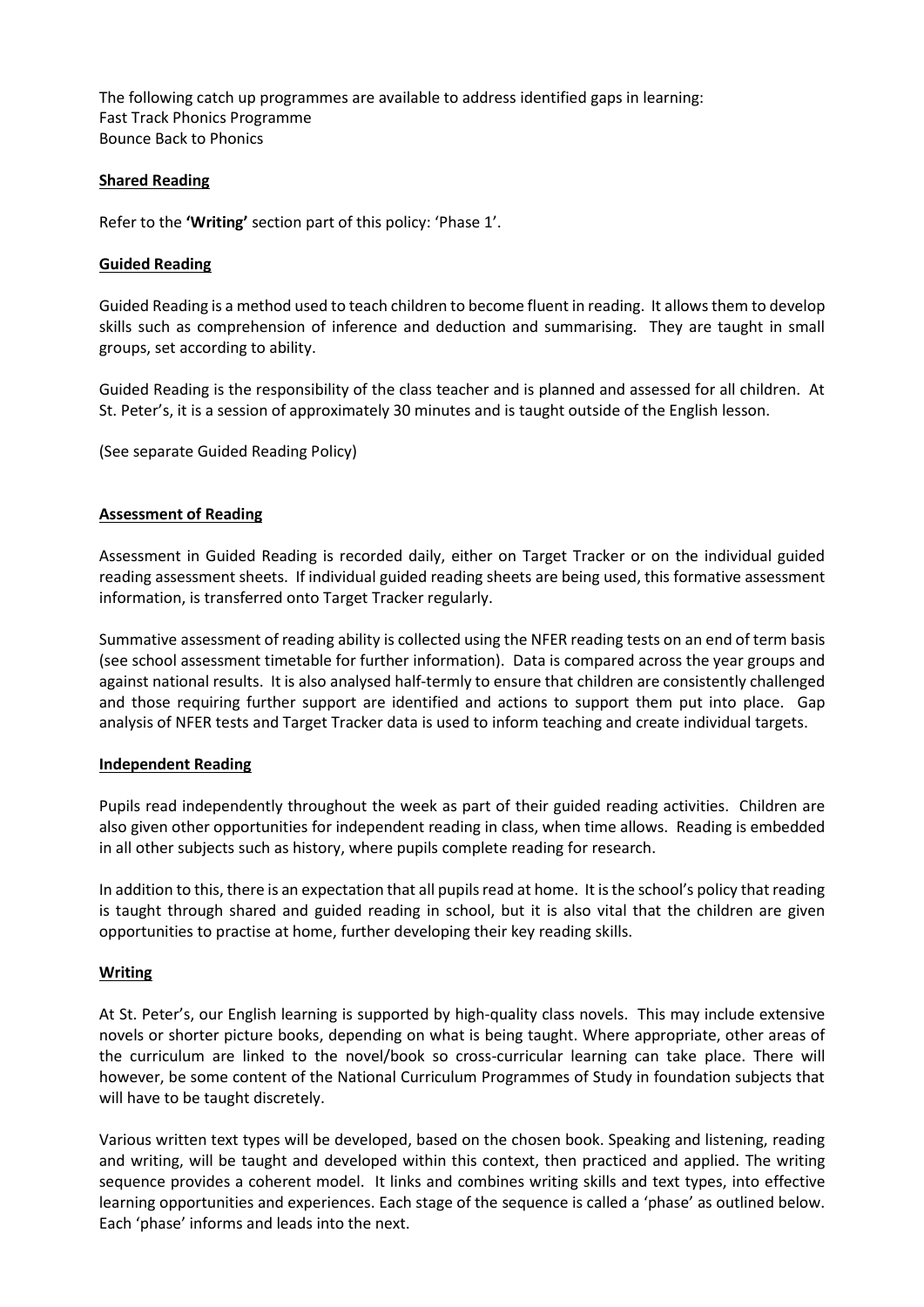**Creating interest:** A lesson/s that provides a 'hook' and kick-starts the unit.

### **Phase 1: Reading response and reading analysis**

During this phase the teacher will:

- Establish a clear purpose and audience for the text
- Choose quality challenging texts
- Model reading strategies
- Ensure pupils are secure in their knowledge and understanding of structure and language features of the text type
- Prioritise which features of the text children need to learn
- Provide interactive activities to meet learning intentions.

### **Phase 2: Gathering content**

During this phase the teacher will:

- Provide stimulus for gathering ideas e.g. visual literacy, drama, technology
- Teach the children how to innovate a story using the plot structure of the text
- Teach children how to map out their ideas on a plan e.g. writing skeleton or story map
- Draw up a checklist of success criteria with the pupils.

### **Phase 3: Planning and Writing**

During this phase the teacher will develop **shared** writing:

- Work with the whole class to model, explore and discuss the choices writers make at the point of writing
- Make links between reading and writing explicit by reading and investigating how writers have used language to achieve particular effects and using written texts as models for writing
- Scaffold some aspects of writing e.g. the spelling an transcribing to enable pupils to concentrate on how to compose their writing e.g. through the choice of words and phrases and ways of constructing sentences to achieve a particular effect
- Focus on particular aspects of the writing process whilst supporting others to plan, draft and re-draft
- Introduce pupils to a particular concept or technical vocabulary
- Provide an essential step towards independent writing by helping pupils to understand and apply specific skills and strategies.

During this phase the teacher will also develop **guided** writing:

- To support children in planning and drafting their own work
- To revise, edit and evaluate work in progress
- To provide differentiated support for particular groups whether this be support or challenge.

# **Phase 4: Publishing and presentation**

This will be linked to handwriting as the pupils will be expected to complete a final draft that they 'publish' therefore presentation will be the focus. This phase also allows pupils an additional opportunity to proofread and edit their writing.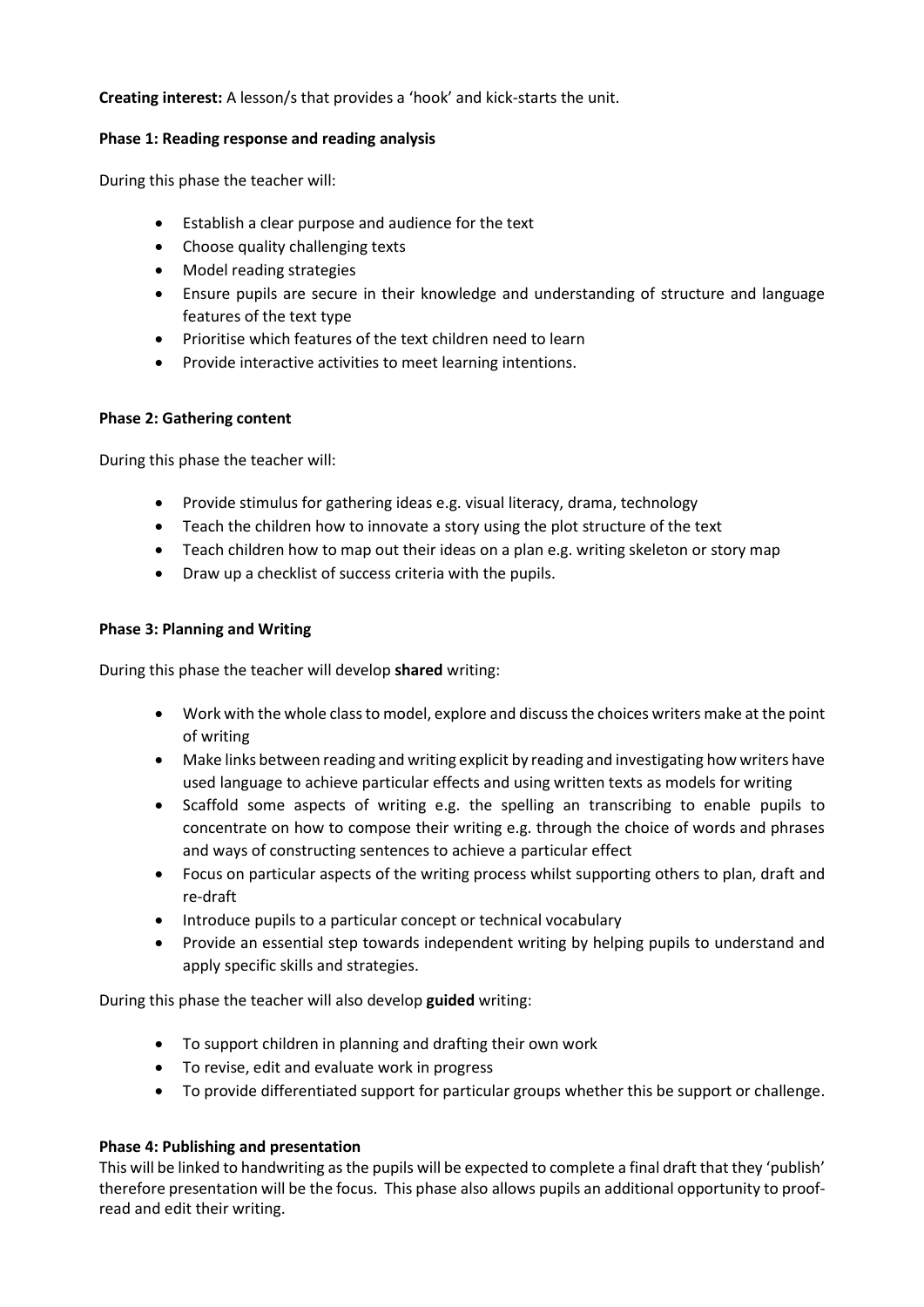# **Spelling**

At St. Peter's, we support our pupils to become confident spellers, through the teaching of spelling. It allows children to embrace knowledge of spelling conventions and their patterns and rules. We also integrate the teaching of other spellings, including spelling of statutory and common exception words and also technical/topical words that the children may need to apply in other curriculum areas. As a school, we follow the Rising Stars spelling scheme, where in-built assessment and regular check-ups allow our teaching staff to recap learning and monitor children's progress. Spelling Shed is also used to support the teaching of spelling in school and at home.

# **Grammar**

At St. Peter's, we integrate the teaching of grammar into the daily English lesson, using the Nelson Grammar Teaching Scheme. Then, these discretely taught skills are applied by the children in English lessons and all other written activities. Through our grammar teaching, we aim to make pupils aware of key grammatical principles and their effects, to increase the range of choices open to them when they write.

The children will be taught:

- Text cohesion
- Sentence construction and punctuation
- Word choice and modification

### **Emergent Writing**

At St. Peter's, we value every mark the pupils make in, the very early stages of writing development. This allows pupils to become confident 'writers', especially when they start to apply their understanding of phonics and spelling.

The stages of emergent writing are as follows:

- **Drawing:** children draw and scribble pictures
- **Random scribbling:** children scribble and assign meaning to the marks they make
- **Controlled scribbling:** children scribble in rows across the page from left to right and top to bottom, assigning meaning to the lines of their writing
- **Letter-like forms:** children use unconventional letter forms and familiar symbols such as circles and assign meaning to this writing
- **Random letters:** children begin to use random conventional letter shapes to convey meaning
- **Patterned letters:** children begin to use strings of unrelated letters, often the letters that appear in their name.

In order to facilitate the development of emergent writing, we ensure that the Reception children are given lots of opportunities to write, both in focused tasks and continuous provision. The classroom also has a well-resourced writing area, with a variety of paper and writing utensils. Letters and Sounds resources are displayed and provide pupils with a reminder of the graphemes taught.

#### **Handwriting**

It is the aim of St. Peter's CE Primary School, that every child should be enabled to develop a fluent legible style of handwriting. Capital and lower case letters should be used appropriately and the letter size should be consistent. We will provide opportunities for children to develop, practise and perfect skills and provide targeted support to any child experiencing difficulty. Handwriting will be a discrete lesson taught at least three times a week for sessions of 15 minutes. Teachers model Nelson font to the children, and explicitly teach letter formation and joins in each of these sessions. Children will practise their handwriting in